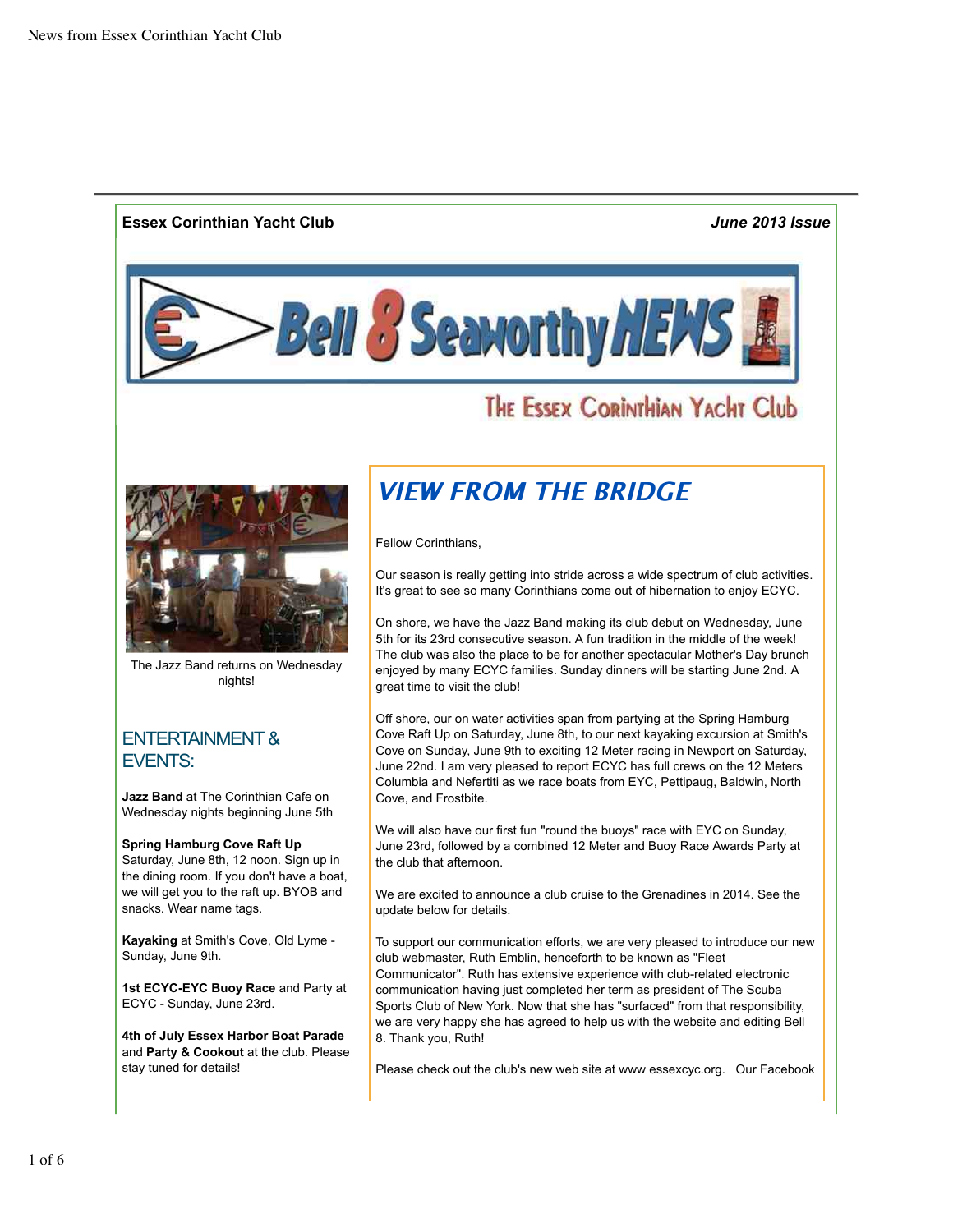

### OFF SHORE NEWS & EVENTS:

Essex harbor is starting to fill up with boats and we're finally beginning to actually register a flood current at certain stages - a sure and welcome sign that the fresh and spring rains are dwindling. That said; do remain on the lookout for submerged snags in the river!

#### *PHRF Fun Racing with ECYC - Update:*

Our first PHRF "Fun Race" with EYC is set for Sunday, June 23rd with the first gun at 12:00. Course will be set in LIS of approximate lengths of 10 - 15 miles (depending on conditions) using government marks. These races are intended for all participants - novice to very experienced. We'll keep the races short and anticipate a low stress, high fun-factor experience for all. PHRF boats over 23 feet in length, non-spinnaker, cruising canvas only. NOR and Sailing Instructions will be posted in the club.

#### *Volunteer needed!*

I am looking for a volunteer to provide a finishing line boat and crew. This assignment requires only that you record finishing places and times. You will station at the finish line (Bell 8 vicinity) and see boats over the line. Your total time on station should be approximately one hour. Contact me if you can help out.

#### *Learn to Sail Programs:*

Ed Birch has space in the Tuesday evening class. Please contact Elaine in the office for sign-up. Cindy Gibbs' Ladies-Only Learn-to-Sail program on Monday evenings is full. Stay tuned for another session this summer. Many thanks to our intrepid instructors for their skill and patience in preparing our 2013 class of new sailors.

*3 Mile Harbor Raft Up & Club*

page also provides current club updates and has an increasing audience. Become a "fan" to get club updates. Make it a good month!

### **Terry Stewart**

Commodore Essex Corinthian Yacht Club





### *2013 Marblehead to Halifax Race*

#### **We are very excited and proud ECYC will be represented in this year's Marblehead to Halifax Race, sponsored by the Boston Yacht Club and the Royal Nova Scotia Yacht Squadron.**

ECYC member Harry Bird will skipper Bluebird with fellow Corinthians in this year's race. Harry is an accomplished off shore sailor and racer. He has placed in the Newport - Bermuda race and sailed in the 2011 Halifax Race.



With Harry's encouragement, our club's racing resume now ranges from one design racing in the river, to PHRF racing in the Sound, to international blue water racing!

The Race will start in Marblehead on July 6th. For information on the race and to track our crew during the race, please see: **http://www.marbleheadtohalifax.com**

**/page/the\_race**

**Go Bluebird!**

# *Grenadines 2014:*

A club cruise to the Grenadi nes is now forming for the week of February 22nd, 2014. ECYC member Jim Pfeffer is organizing charter boats and crews for an amazing sail to some of the most spectacular cruising grounds in the world. Please contact Jim to express interest at **jpfeffer@tannenbaumtreasures.com**



# *Hamburg Cove Mooring:*

**The club's Hamburg Cove mooring is IN!**

**GPS Coordinates: N 41° 22.437' W 072° 21.765'.**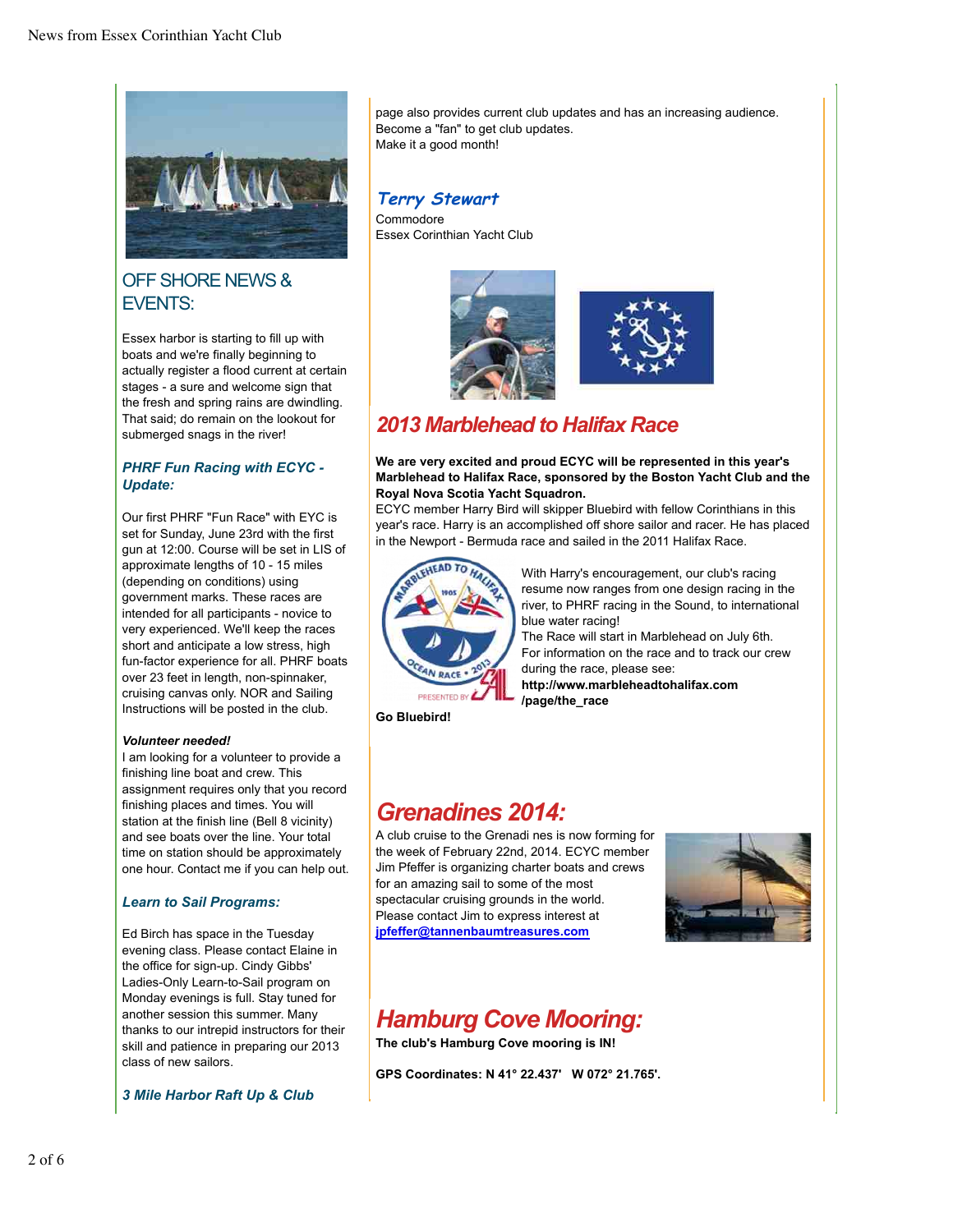#### *Cruise:*

Our ECYC Club Cruise this year will kick off on Saturday morning, July 20th with an informal Club Race from Saybrook Point to 3 Mile Harbor (Sammy's Beach party in the afternoon, fireworks at 9 PM). We will coordinate beach party activities with our own Deborah Rie (johnrie@sbcglobal.net), who is coordinating the event for the Baldwin Yacht Club. Please contact Deb if you have a party idea.

On Sunday, July 21st the Cruise will head for Block Island and on from BI to Newport and Cuttyhunk, returning to Essex via Newport, Watch Hill (and/or Block). For those with more time to cruise, our ECYC Cruise can be linked with the Baldwin YC Cruise, which kicks off on our return date of July 27th.

#### **Tim Brewer**

Vice Commodore



### COMMITTEE UPDATES

#### *House & Grounds Update:*

I hope you all have had the opportunity to appreciate the efforts of Jean Delia with her gardening additions to the club entrance. It does make such a difference. May, like each of the spring/summer months, has passed so quickly. So much to do, so little time.

Progress continues on many fronts, Andy Roussel caulked the sunroom window, will be doing same on the large river room window. Awning is in place on the deck. The first of two AC window units has been delivered, installation being pursued. Accessories are being added to the new heads, towel and soap dispensers to date, partitions for the men's head should be first week of June.

Repairs to galley appliances were completed, as was carpet installation edging. Brewers completed deck support enhancements, greatly appreciated by the Board.

As mentioned in previous months'

#### **This is a slight move to the north from last year.**

Please see our mooring use guidelines in last month's Bell 8 and on our website.



L: view from the mooring; r: our mooring in Hamburg Cove

# *High School Sailing Club:*

ECYC is proud to co-sponsor (along with the Essex and Pettipaug Yacht Clubs) the Valley Regional High School Sailing Club as our way of encouraging the next generation of sailing families in our area.

The club is in the midst of the spring sailing season and puts three 420 crews on the line in regional competition. This is a rebuilding and training year as the most experienced skippers graduated last year. The younger sailors are seeing good improvement.

The club practices at Pettipaug on Tuesdays and Thursdays. ECYC members are welcome to visit.

# *Corinthian Kayakers:*

Calling all Corinthian Kayakers: The next kayak excursion will be Sunday, June 9th at Smith's Cove in Old Lyme.

We will meet at noon, high tide will be 11:55 am. Cross over the Baldwin Bridge to Old Lyme, stay right on Rt 156 and follow road for about 1.7 miles. You will see Smith's Neck Road on right., follow it ( .7 miles) all the way to the end, you will see a large parking area and a paved launch area, unload your equipment and then park back up the hill.

We will head out to the left of the launch area and pick-up the Black Hall River on our left. This will keep us out of any heavy boat traffic. I anticipate about 2-2.5 hours to traverse the Black Hall. Be sure to bring sun block, water, any snacks for energy and a camera or binoculars for birding etc.

Heavy winds or rain will cancel. Any questions, needs, or wants let me know. We will still need extra equipment as before so thank you if you can bring additional boats and paddles.

Please contact Don Shannehan with questions and to get involved. **donshannehan@sbcglobal.net**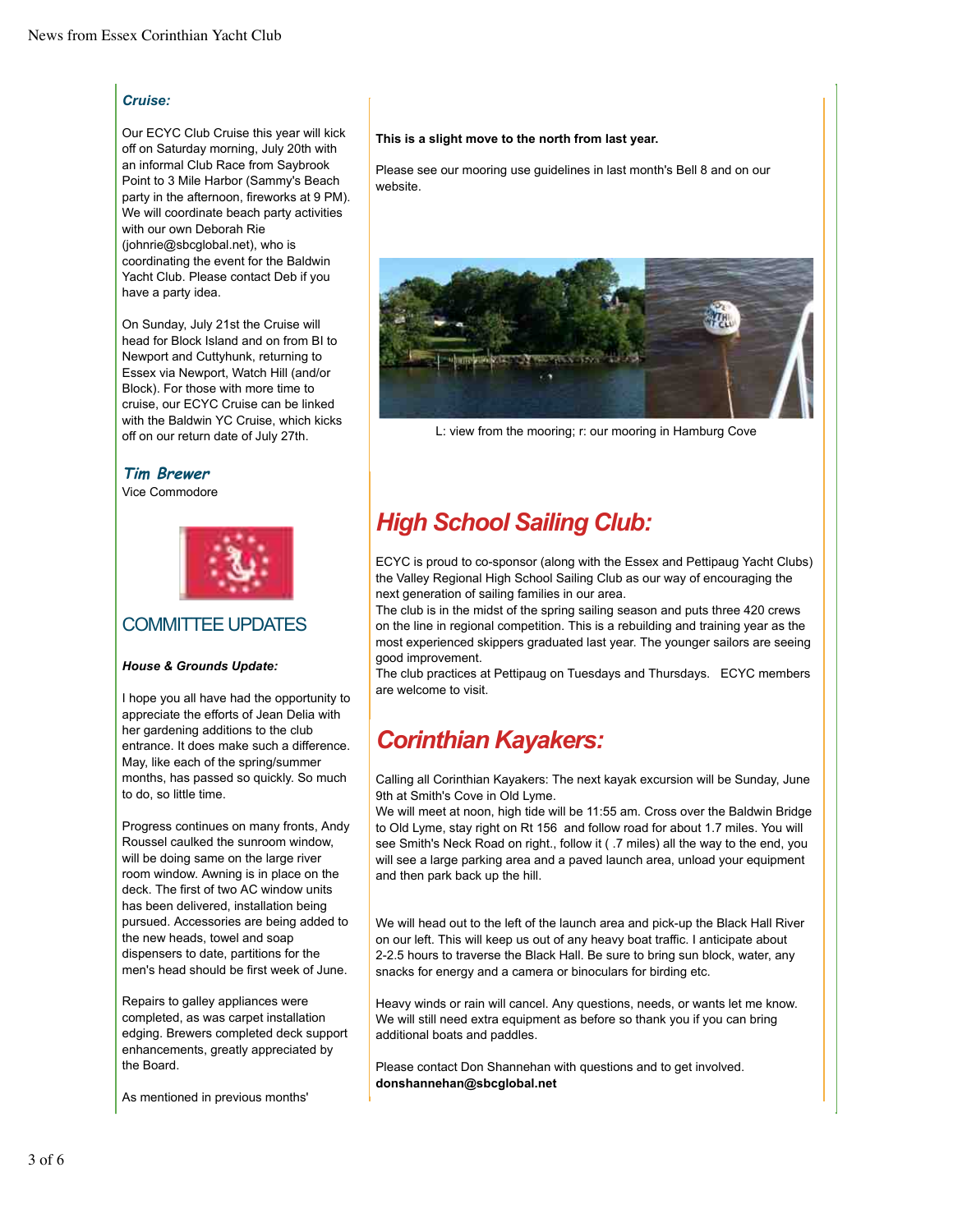newsletters there are a number of house committee sub-teams formed with specific objectives. They include:

| <b>Activity</b>                     | Lead              |  |
|-------------------------------------|-------------------|--|
| Power-<br>wash<br>exterior          | Steve<br>Rodstrom |  |
| Replace<br>potting soil             | Jack<br>MacElwee  |  |
| Repair<br>stationary<br>windows     | Andy<br>Roussel   |  |
| Paint shutters, wi<br>ndow<br>cover | Lew<br>Davidson   |  |
| Clean<br>windows,<br>frame, sash    | Chuck<br>Grusse   |  |
| Enhance<br>front porch              | Terry<br>Stewart  |  |
| Deck<br>maintenance                 | vacant            |  |

All members are welcome and urged to assist any team to complete its objective task. Please contact team lead to join any of the respective teams. Future teams will be created as projects are defined.

I will be reaching out to the committee and membership at large for added upcoming projects. More will follow as each is defined.

#### **Chuck Grusse**

*House Chair*

#### *House Requests:*

We are looking for artwork to go up in the ladies head. If you have a picture(s) you would like to donate to the club, please contact House Chair Chuck Grusse.

We are also looking for a small window air conditioner to go into the new club office. If you have a unit you are no longer using, please contact Chuck.

#### *Galley Update:*

For club members who bring guests to the club who wish to pick up their own tab, the guest may charge their meals to their own credit card by completing a



## *Club News:*

2013 Club Rosters are in! Please stop by Elaine's office on your next visit to the club to pick up this year's club roster.

The rosters look spectacular with this year's cover painting by ECYC member Jack MacElwee.



We've heard several reques ts for prints of this year's and last year's covers by Jack. We are pleased Jack has made a limited number of prints available through the Ship's Store.

Please see Jean Brewer if you are interested.

Thank you, Jack!

# *Club History:*

**Club History Test Question from last month:** *Who is this smartly turned out yachtsman and why is he part of ECYC history? Why is he holding a stuffed animal?* Answer:

**Walter Rowe**. Walter can be considered the father of modern yachting in Essex. He was the first commodore of the Essex Yacht Club and was instrumental in putting Essex on the

map for dingy racing, a tradition that continues 80 years later to this day in the form of Frostbiting. Walter was a founder of the Frostbite YC, EYC and, if that was not enough, Pettipaug as well. Walt led the efforts to build what is today our clubhouse in 1936. The clubhouse was designed by Walt's father-in-law, Hervey Stockmel. This picture was taken in the 1930's at the Royal Bermuda Yacht Club when Walter led a group of Essex Frostbiters to race against RBYC members. He is holding a polar bear which symbolizes the Essex Frostbite fleet. You can tell who won that day! Walter attended the first commissioning of the Corinthian in 1984. His wife



Walter Rowe

Grace, who was present in 1936 when our club was first commissioned as the EYC, still lives in Essex. She toured the club last year and commented Walt would be pleased with what we've done with the club house while maintaining our casual version of the Corinthian spirit.

Congratulations to **Cindy Gibbs** who correctly identified Walt. Several of our members knew Walt well.

# *Promote ECYC!*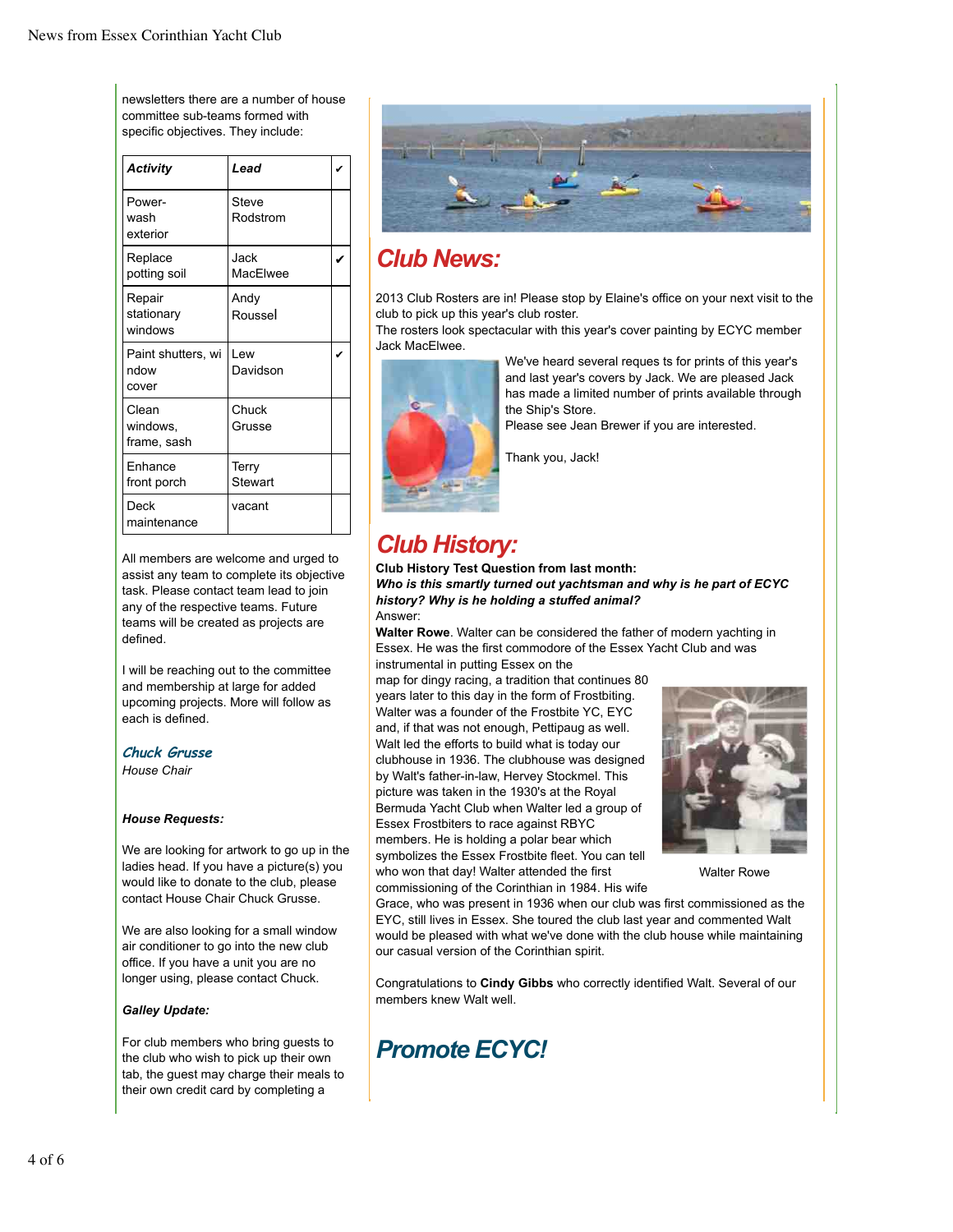credit card form available from the galley. This policy is the same as for visiting members from other yacht clubs.

To support the galley's lunch operation during the week, we will once again invite members from local "galley-less" yacht clubs to have lunch at ECYC this summer. Please make visiting club members feel welcome as you always do.

#### *Club Dinghy Rack Relocated:*

The Club's dinghy rack is now located behind the "Chandlery" building at the eastern edge of the parking lot. Brewers will provide a trolley for members to move their dinghies for launching. Brewers is working to improve the appearance of the area where the rack was previously located.

#### *Membership Update:*

### *WELCOME!*

The Board of Governors has approved the membership of **Alex Bell & Julie Burdelski** of Essex. Alex & Julie, sponsored by Chuck Grusse, have attended several functions

at ECYC and are excited to become members.

We are also pleased to announce that **Bob & Ellie Edgeworth** have rejoined.

*Please make returning and new members feel welcome and introduce them to your fellow Corinthians!*

**The perfect way to promote ECYC and show your club spirit throughout the season on and off shore is by flying or wearing the club burgee! Fly it right! Consult Eldridge or Chapman for guidelines.**

**See Jean Brewer at the Ship's Store for all the new items she has added to the store's selection! Check below for monthly specials!**

*Kudos to the Shannehan family for an outstanding example of the Corinthian Spirit by their grandchildren. What better way to come dressed when visiting Essex!*



### *BYOB - Discount:*

*Reminder:*



ECYC members get a dollar off per bottle purchased at That's the Spirit Wine Shoppe on Main Street in Essex. Simply show your membership card at check out. See Elaine if you don't have a membership card.